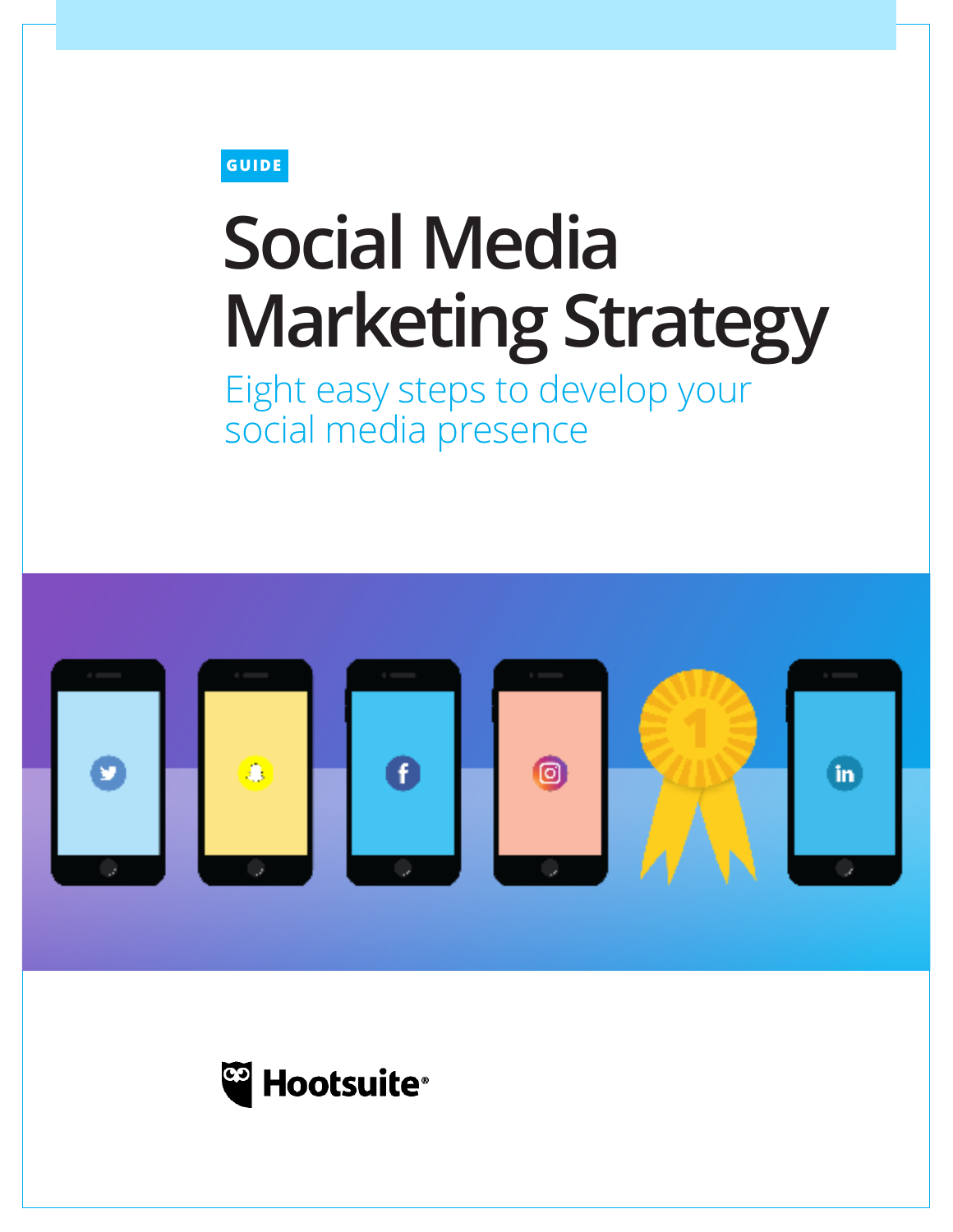#### **Contents**

| Step 1: Set social media marketing goals that align to business objectives | 3  |
|----------------------------------------------------------------------------|----|
| Step 2: Learn everything you can about your audience                       | 4  |
| Step 3: Research the competition                                           | 5  |
| Step 4: Conduct a social media audit                                       | 6  |
| Step 5: Set up accounts and improve existing profiles                      | 7  |
| Step 6: Find inspiration                                                   | 8  |
| Step 7: Create a social media content calendar                             | 8  |
| Step 8: Test, evaluate, and adjust your strategy                           | 10 |
|                                                                            |    |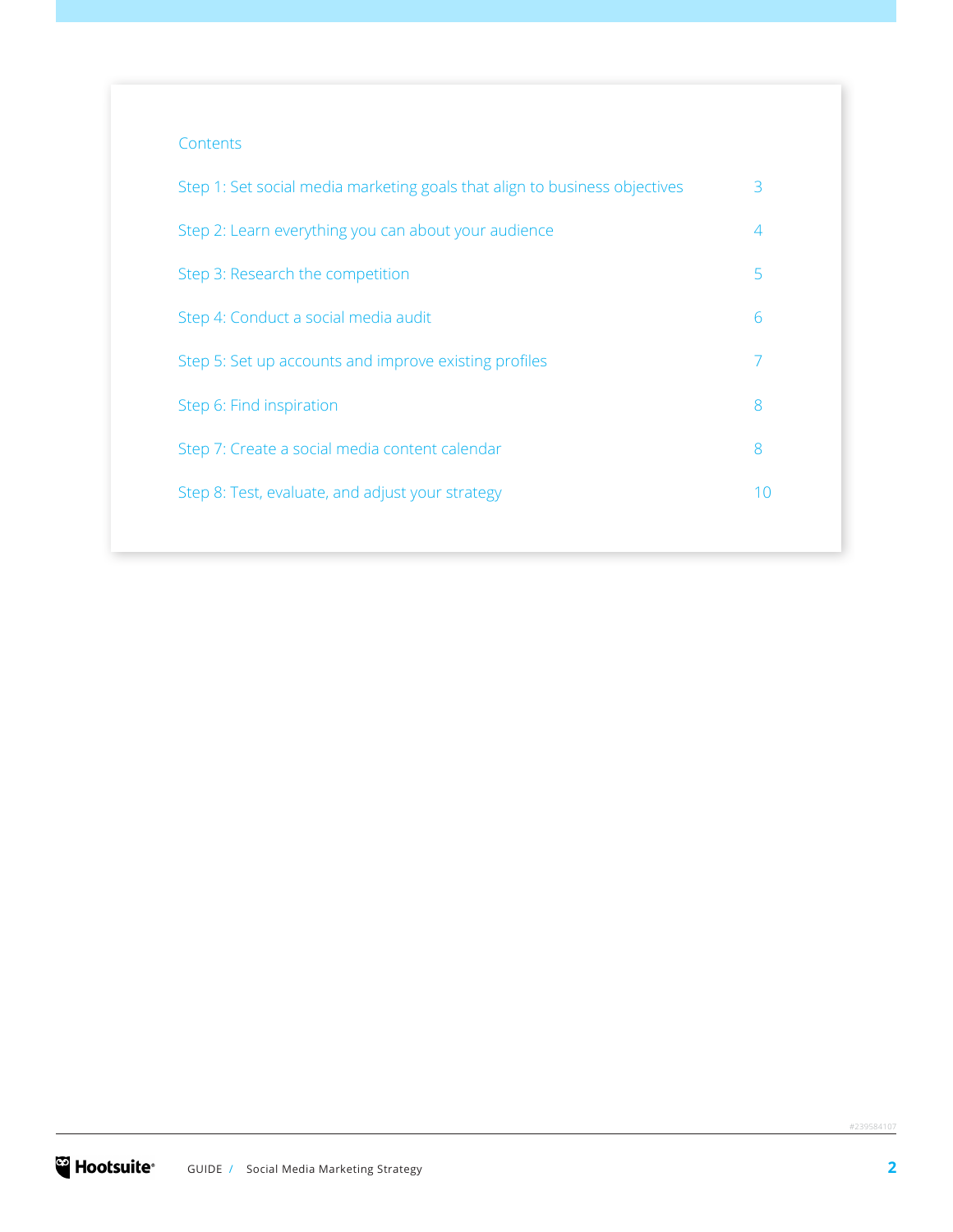# <span id="page-2-0"></span>**Related resource**

**The [Social Media Metrics](https://blog.hootsuite.com/social-media-metrics/)  [that Really Matter—and](https://blog.hootsuite.com/social-media-metrics/)  [How to Track Them](https://blog.hootsuite.com/social-media-metrics/)**

# **Step 1**

# **Set social media marketing goals that align to business objectives**

The more specific your strategy is, the more effective the execution will be. Set SMART goals and track the right metrics to set yourself up for success.

#### **Set SMART goals**

The first step to creating a social media marketing strategy is to establish your objectives and goals. Without goals, you have no way to measure your success or your social media return on investment (ROI).

Each of your goals should be:



An example of a SMART goal for your business might be "Grow our Instagram audience by 50 new followers per week."

With SMART goals, you'll make sure your goals actually lead to real business results, rather than just lofty ideals.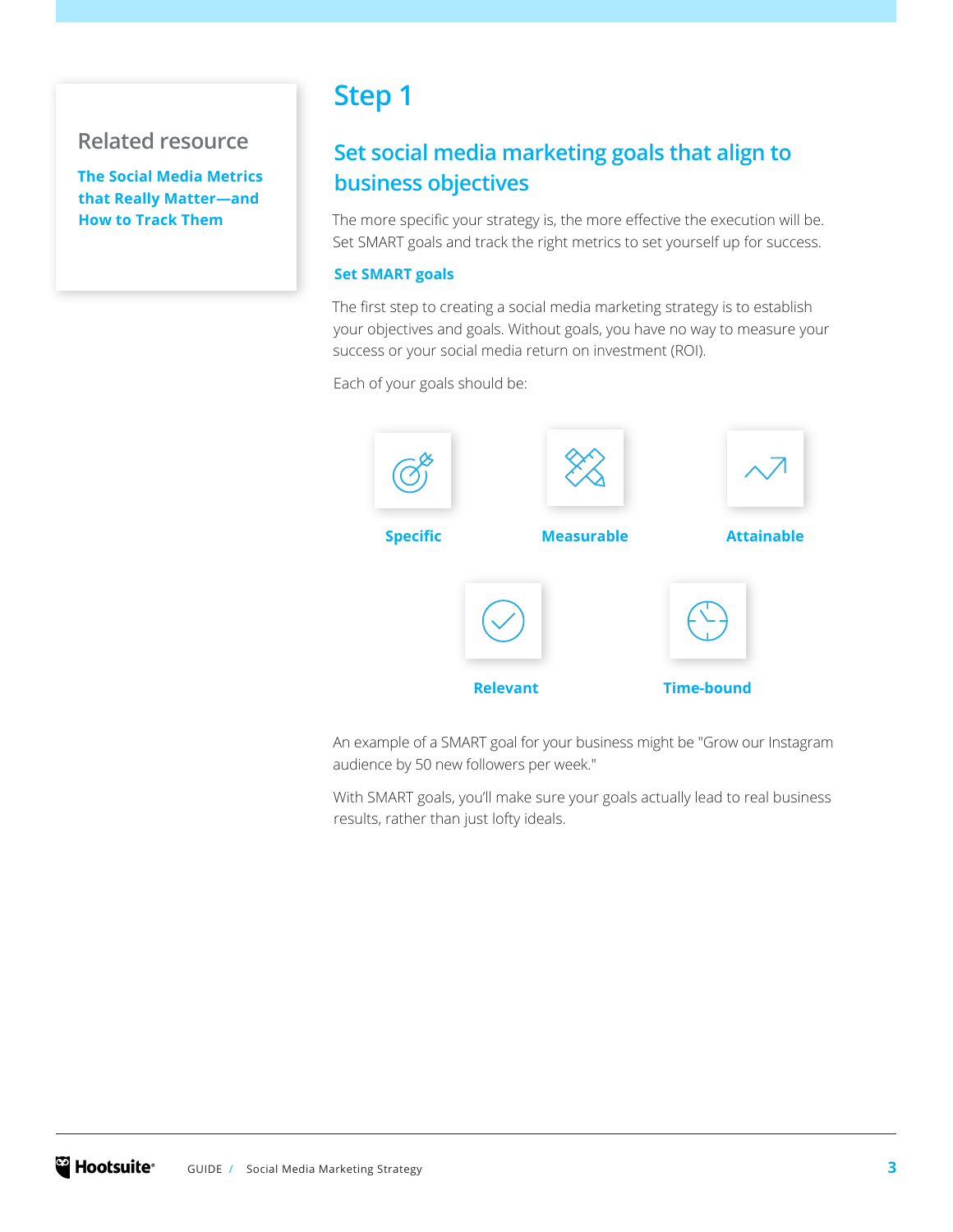#### <span id="page-3-0"></span>**Track meaningful metrics**

While vanity metrics like retweets and likes can be fun to share and easy to track, it's hard to prove their real value for your business. Instead, focus on targets such as leads generated, web referrals, and conversion rate.

You may want to track different goals for different channels, or even different uses of each channel. For example, you can use paid campaigns to increase brand awareness, but measure acquisition and engagement for organic social posts.

Make sure to align your social media goals with your overall marketing strategy. This will make it easier for you to show the value of your work and get executive buy-in and investment.

Start developing your social media marketing plan by writing down at least three social media goals.

| <b>Goals</b>   |  |  |
|----------------|--|--|
| $\mathbf{1}$ . |  |  |
| 2.             |  |  |
| 3.             |  |  |
|                |  |  |

# **Step 2**

## **Learn everything you can about your audience**

if you're not engaged in social media listening, you're creating your business strategy with blinders on—and you're missing out on mountains of actionable insights from real people who are actively talking about you or your industry online.

Here's how to start listening and building your understanding of your audience and their needs.

#### **Create audience personas**

tKnowing who your audience is and what they want to see on social is key to creating content that they will like, comment on, and share. This knowledge also critical for planning how to develop your social media fans into customers for your business.

Try creating audience personas. For example, a retail brand might create different personas based on demographics, buying motivations, common buying objections, and the emotional needs of each type of customer.

# **Related resource**

**[How to build audience](https://blog.hootsuite.com/how-to-create-audience-personas/)  [personas](https://blog.hootsuite.com/how-to-create-audience-personas/)**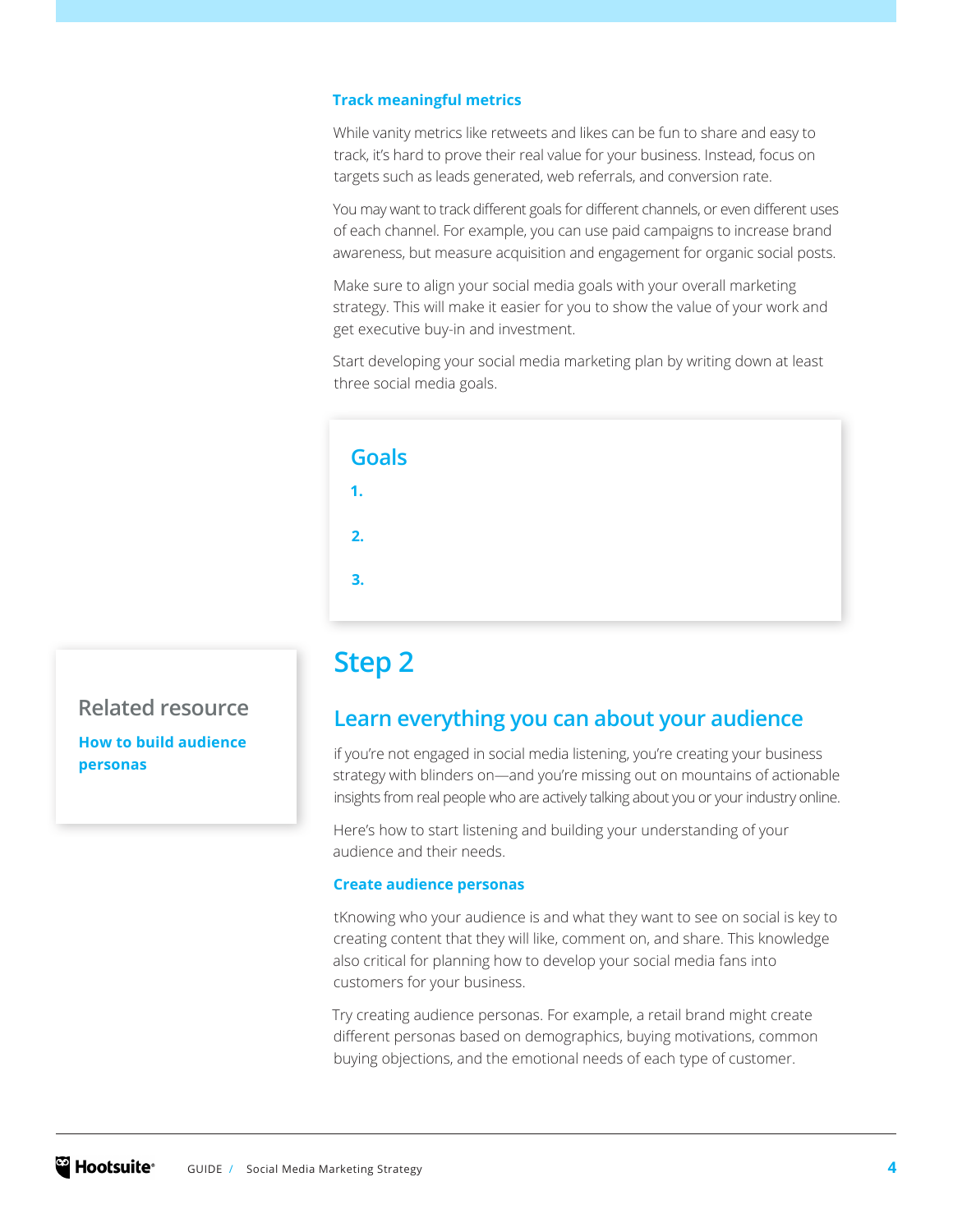<span id="page-4-0"></span>Personas sharpen your marketing tactics. Luxury buyers, for example, might not respond to Facebook ads with sales. But they might respond to Facebook ads with exclusive in-store events to be the first to see a new line of clothing. With personas, you'll have the customer insights you need to create campaigns that speak to the real desires and motivations of your buyers.

#### **Gather real-world data**

Don't make assumptions. Social media analytics can also provide a ton of valuable information about who your followers are, where they live, which languages they speak, and how they interact with your brand on social. These insights allow you to refine your strategy and better target your social ads.

[Jugnoo](https://www.jugnoo.in/), an Uber-like service for auto-rickshaws in India, used Facebook Analytics to learn that 90 percent of their users who referred other customers were between 18 and 34 years old, and that 65 percent of that group was using Android. They used this information to target their ads, resulting in a 40 percent lower cost per referral.

# **Step 3**

## **Research the competition**

Odds are, your competitors are already using social media—and that means you can learn from what they're already doing.

#### **Conduct a competitive analysis**

A competitive analysis allows you to understand who the competition is and what they're doing well (and not so well). You'll get a good sense of what's expected in your industry, which will help you set some social media targets of your own.

This analysis will also help you spot opportunities. For example, maybe one of your competitors dominates on Facebook, but has put little effort into Twitter or Instagram. You might want to focus on the networks where your audience is underserved, rather than trying to win fans away from a dominant player.

#### **Engage in social listening**

Social listening is another way to keep track of the competition.

As you track your competitors' accounts and relevant industry keywords, you may notice strategic shifts in the way competitors use their social accounts. Or you might spot a specific post or campaign that really hits the mark—or one that bombs.

Keep an eye on this information and use to it evaluate your own goals and plans.

## **Related resources**

**[How to conduct a](https://blog.hootsuite.com/competitive-analysis-on-social-media/)  [competitor audit](https://blog.hootsuite.com/competitive-analysis-on-social-media/)** 

**[Getting started with](https://blog.hootsuite.com/social-listening-business/)  [social listening](https://blog.hootsuite.com/social-listening-business/)** 

**[Watch: How to set up](https://www.youtube.com/watch?v=sIjUfy6ysK8)  [social listening streams](https://www.youtube.com/watch?v=sIjUfy6ysK8)**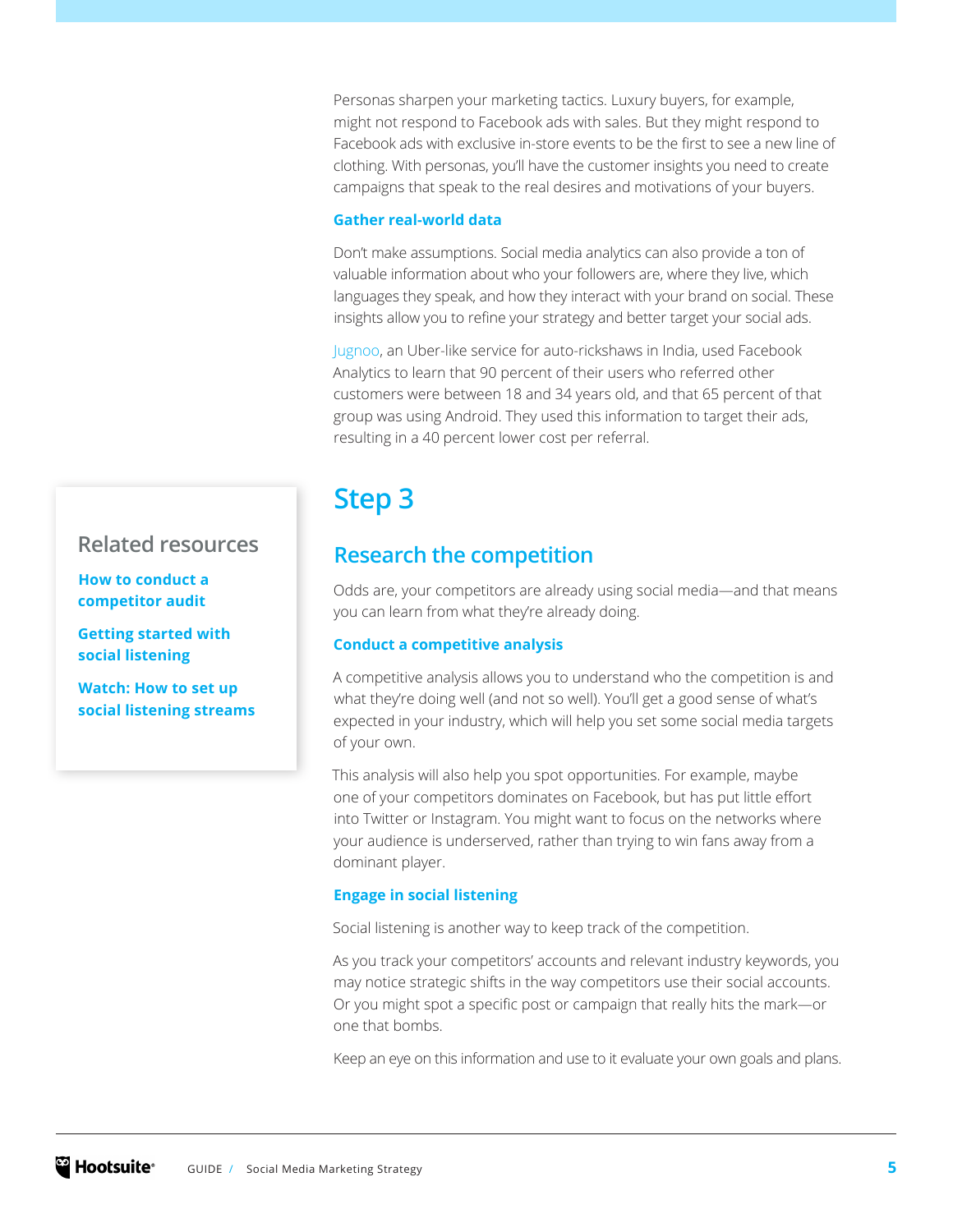## <span id="page-5-0"></span>**Related resource**

**[Hootsuite's social media](https://blog.hootsuite.com/social-media-audit-template/)  [audit template](https://blog.hootsuite.com/social-media-audit-template/)**

# **Step 4**

## **Conduct a social media audit**

Conducting a social media audit helps you assess how well your current social media use works for you.

#### **Evaluate your current efforts**

If you're already using social media tools, you need to take a step back and look at what you've already accomplished. Ask yourself the following questions:

- **•** What's working?
- **•** What's not working?
- **•** Who's connecting with you on social?
- **•** Which social media sites does your target market use?
- **•** How does your social media presence compare to that of your competitors?

Once you gather all this information in one place, you'll have a good starting point for planning how to improve your results.

Your audit should give you a clear picture of what purpose each of your social accounts serves. If the purpose of an account isn't clear, think about whether it's worth keeping. It may be a valuable account that just needs a strategic redirection, or it may be an outdated account that's no longer worth your while.

To help you decide, ask yourself the following questions:

- **1.** Is my audience here?
- **2.** If so, how are they using this platform?
- **3.** Can I use this account to help achieve meaningful business goals?

Asking these tough questions now will help keep your social media strategy on track as you grow your social presence.

#### **Look for impostor accounts**

During your audit process, you may discover fraudulent accounts using your business name or the names of your products—that is, accounts that you and your business don't own.

These imposter accounts can be harmful to your brand (never mind capturing followers that should be yours), so be sure to report them. You may want to get your social accounts verified to ensure your fans and followers know they are dealing with the real you.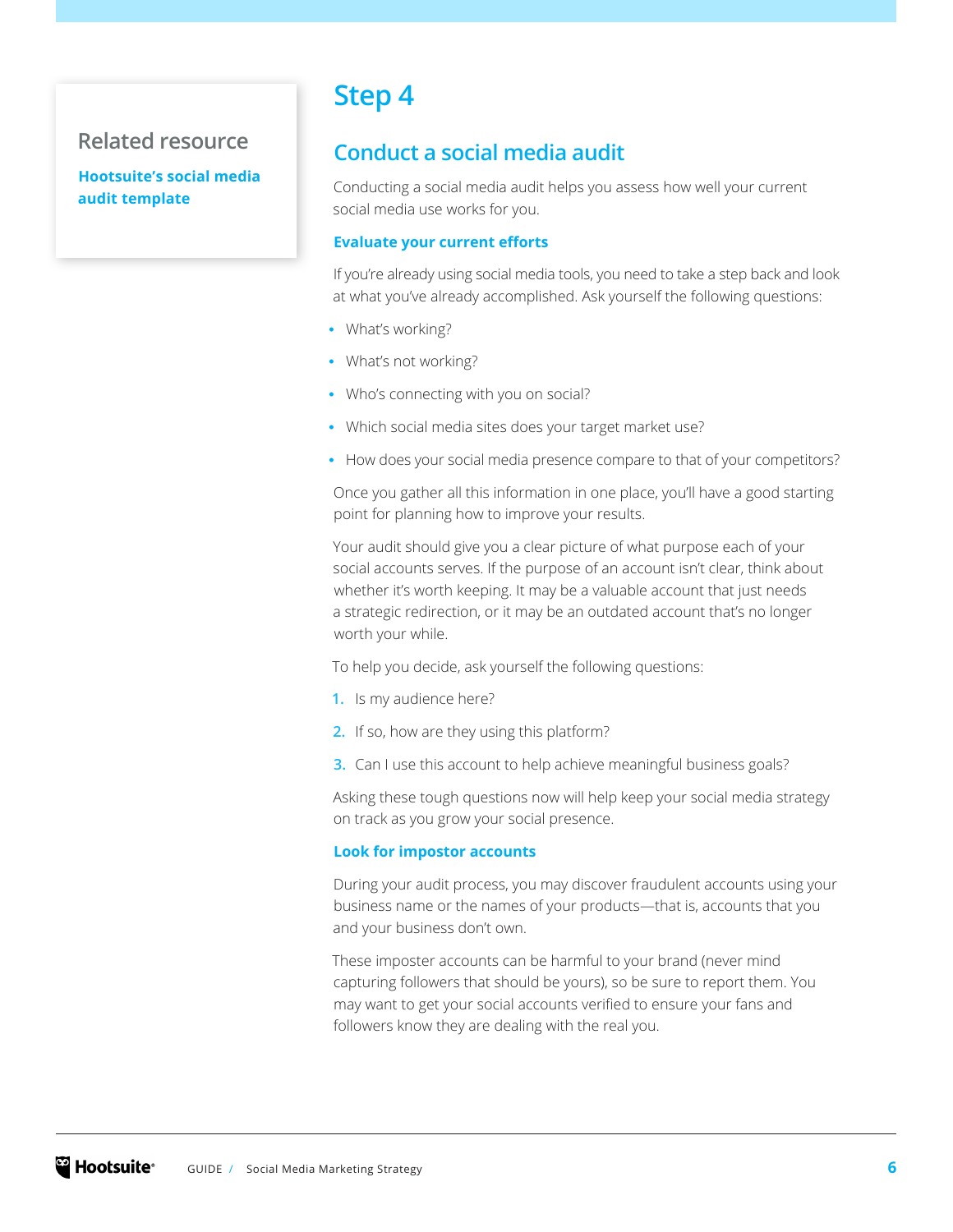## <span id="page-6-0"></span>**Related resources**

#### **[Watch: How to optimize](https://www.youtube.com/watch?v=nsAzcXQzfbo&feature=youtu.be)  [your social profiles](https://www.youtube.com/watch?v=nsAzcXQzfbo&feature=youtu.be)**

We've also got step-by-step guides for each network to walk you through the process:

#### **[Create a Facebook](https://blog.hootsuite.com/steps-to-create-a-facebook-business-page/)  [business page](https://blog.hootsuite.com/steps-to-create-a-facebook-business-page/)**

**[Create an Instagram](https://blog.hootsuite.com/how-to-use-instagram-for-business/#howto)  [business account](https://blog.hootsuite.com/how-to-use-instagram-for-business/#howto)**

**[Create a Twitter business](https://blog.hootsuite.com/twitter-bio-ideas/)  [account](https://blog.hootsuite.com/twitter-bio-ideas/)**

**[Create a Snapchat](https://blog.hootsuite.com/how-to-use-snapchat-beginners-guide/#account)  [account](https://blog.hootsuite.com/how-to-use-snapchat-beginners-guide/#account)**

**[Create a LinkedIn](https://blog.hootsuite.com/linkedin-for-business/)  [Company Page](https://blog.hootsuite.com/linkedin-for-business/)**

**[Create a Pinterest](https://blog.hootsuite.com/how-to-use-pinterest-for-business/)  [business account](https://blog.hootsuite.com/how-to-use-pinterest-for-business/)**

#### **[Create a YouTube channel](https://blog.hootsuite.com/how-to-create-a-youtube-account-channel/)**

#### **[Create a WeChat business](https://blog.hootsuite.com/wechat-marketing/)  [account](https://blog.hootsuite.com/wechat-marketing/)**

Don't let this list overwhelm you. Remember, it's better to use fewer channels well than to stretch yourself thin trying to maintain a presence on every social network.

**[Finally, here's a quick](https://blog.hootsuite.com/social-media-image-sizes-guide/)  [reference guide for image](https://blog.hootsuite.com/social-media-image-sizes-guide/)  [sizes for every network.](https://blog.hootsuite.com/social-media-image-sizes-guide/)**

# **Step 5**

# **Set up accounts and improve existing profiles**

Decide which networks you'll focus on, and then set up and optimize your accounts.

#### **Determine which networks to use (and how to use them)**

As you decide which social channels to use, you'll also need to define your strategy for each network. For example, you might decide to use Twitter for customer service, Facebook for customer acquisition, and Instagram for engaging existing customers.

It's a good exercise to create mission statements for each network. These one-sentence declarations will help you focus on a very specific goal for each account on each social network.

For example, you could decide that:

- **•** Facebook is best for acquiring new customers via paid advertising.
- **•** Instagram is where you build brand affinity with existing customers.
- **•** Twitter is where you engage press and industry influencers.
- **•** LinkedIn is where you engage existing employees and attract new talent.
- **•** YouTube is where you support existing customers with education and video help content.
- **•** Snapchat is where you distribute content with the goal of building brand awareness with younger consumers.

If you can't create a solid mission statement for a particular social network, you may want to reconsider whether that network is worth it.

#### **Set up (and optimize) your accounts**

Once you've decided which networks to focus on, it's time to create your profiles—or improve existing profiles so they align with your strategic plan.

In general, make sure you fill out all profile fields, use keywords people will use to search for your business, and use images that are correctly sized for each network.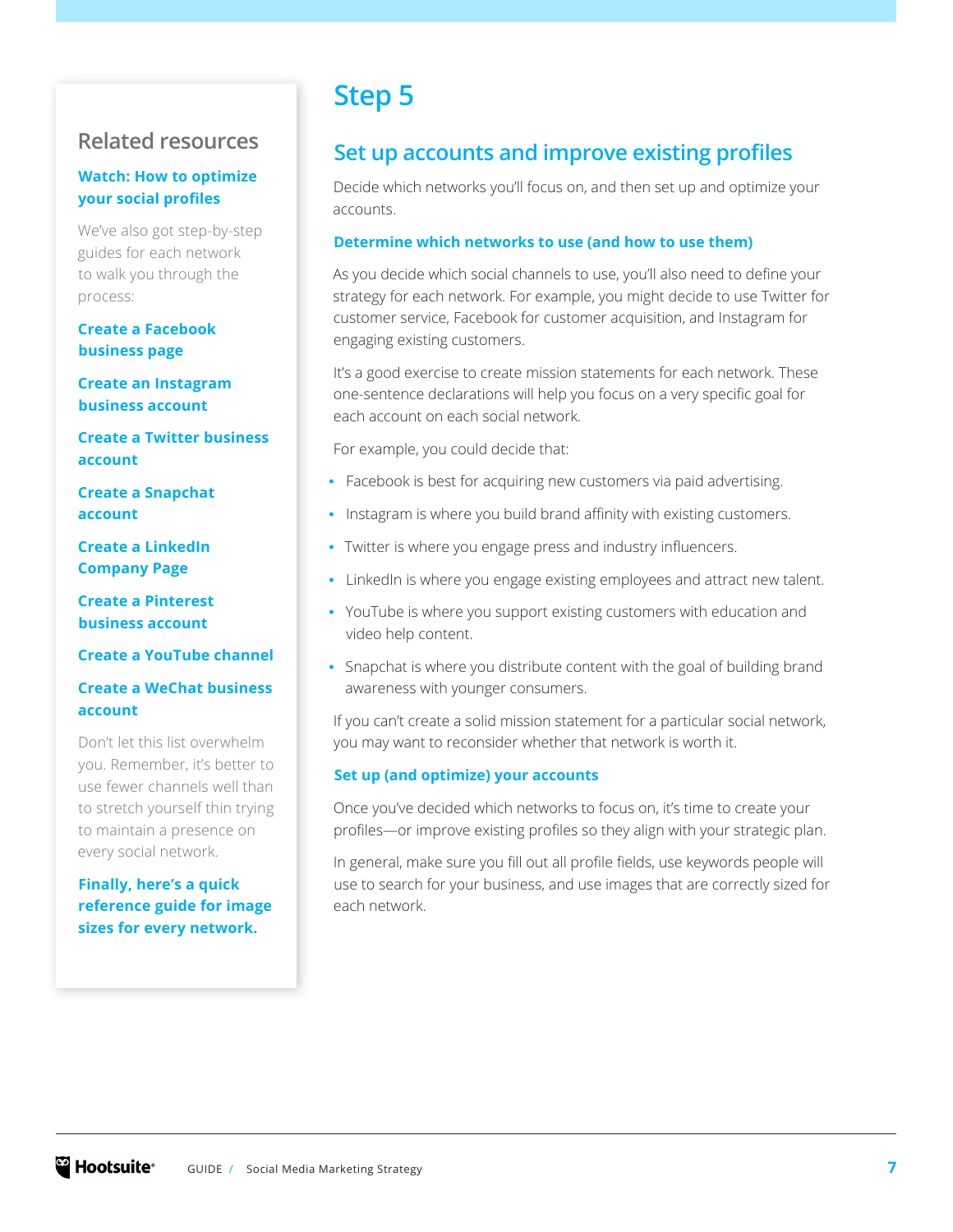# <span id="page-7-0"></span>**Step 6**

# **Find inspiration**

While it's important that your brand be distinctive and unique, you can still draw inspiration from other businesses that are great on social.

#### **Social network success stories**

All of the social networks feature success stories that highlight how brands are using their tools effectively. You can usually find these on the business section of the social network's website. (For example, take a look at the [Facebook business success stories](https://www.facebook.com/business/success).) These case studies offer valuable insights you can apply to your own goals for each social network.

#### **Award-winning accounts and campaigns**

For examples of brands that are at the top of their social media game, check out the winners of [The Facebook Awards](https://www.facebook.com/business/news/facebook-awards-winners-announcement) or [The Shorty Awards](http://shortyawards.com/).

# **Step 7**

## **Create a social media content calendar**

Sharing great content is essential, of course, but it's equally important to have a plan in place for when you'll share content to get the maximum impact.

Your social media content calendar also needs to account for the time you'll spend interacting with your audience (although you need to allow for some spontaneous engagement as well).

#### **Create a posting schedule**

Your social media content calendar lists the dates and times at which you will publish types of content on each channel. It's the perfect place to plan all of your social media activities—from images and link sharing to blog posts and videos.

Your calendar ensures your posts are spaced out appropriately and published at the optimal times. It should include both your day-to-day posts and your content for social media campaigns.

## **Related resources**

**[How to create a social](https://blog.hootsuite.com/how-to-create-a-social-media-content-calendar/)  [media content calendar](https://blog.hootsuite.com/how-to-create-a-social-media-content-calendar/)**

**[Watch: How to save time](https://www.youtube.com/watch?v=n5fHClt54hU)  [with bulk scheduling](https://www.youtube.com/watch?v=n5fHClt54hU)**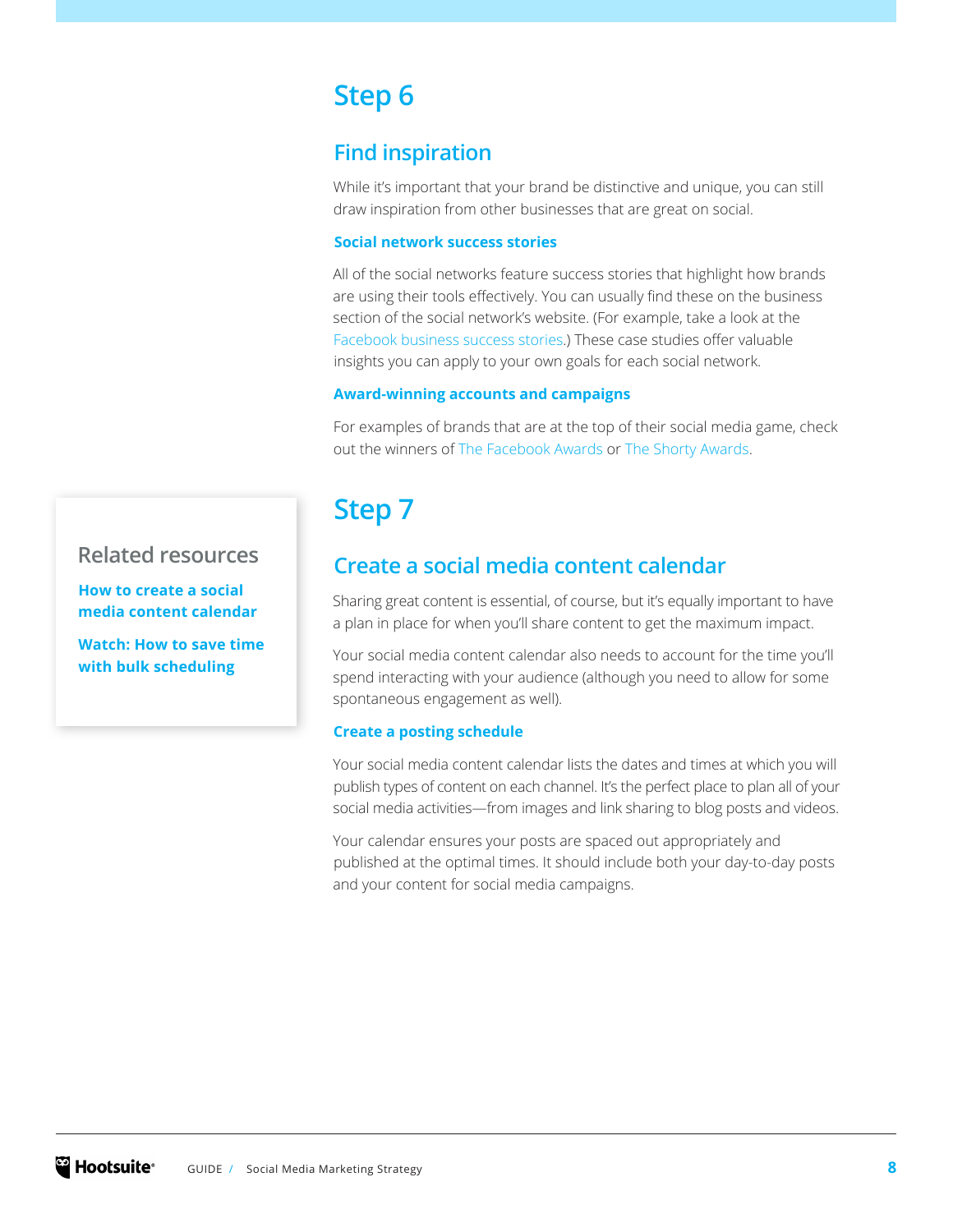#### **Plot your content mix**

Make sure your calendar reflects the mission statement you've assigned to each social profile, so that everything you post is working to support your business goals. For example, you might decide that:

- **•** 50 percent of content will drive traffic back to your blog
- **•** 25 percent of content will be curated from other sources
- **•** 20 percent of content will support enterprise goals (selling, lead generation, and so on)
- **•** 5 percent of content will be about your employees and company culture

Placing these different post types in your content calendar will help ensure you maintain the ratio you've planned. If you're starting from scratch and you're simply not sure what types of content to post, try the 80-20 rule:

- **•** 80 percent of your posts should inform, educate, or entertain your audience
- **•** 20 percent can directly promote your brand

You could also try the social media rule of thirds:

- **•** One-third of your social content promotes your business, converts readers, and generates profit
- **•** One-third of your social content shares ideas and stories from thought leaders in your industry or like-minded businesses
- **•** One-third of your social content involves personal interactions with your audience

Once you have your calendar set, use scheduling tools or bulk scheduling to prepare your posting in advance rather than updating constantly throughout the day. This allows you to focus on crafting the language and format of your posts, rather than writing them on the fly whenever you have time.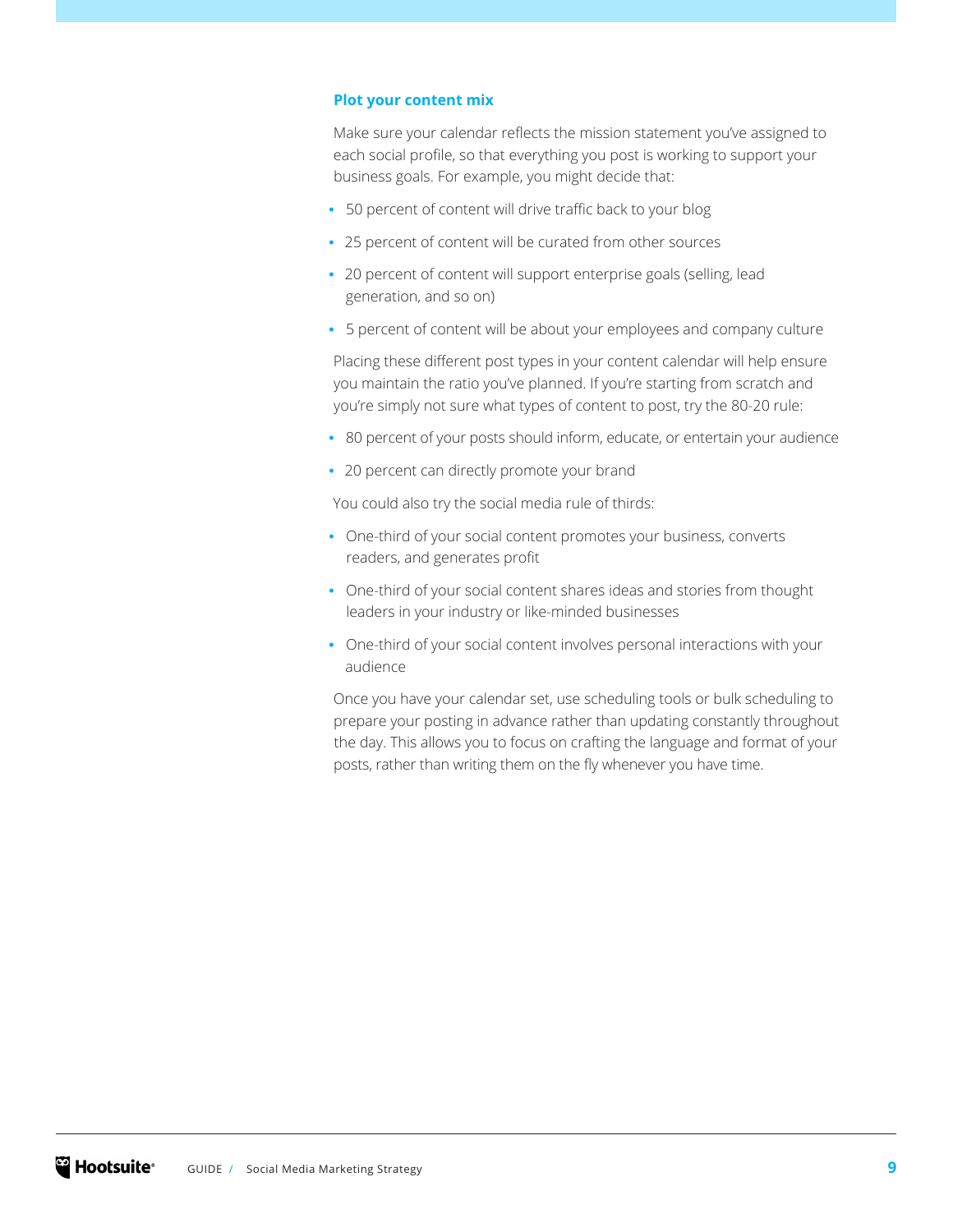# <span id="page-9-0"></span>**Step 8**

# **Test, evaluate, and adjust your strategy**

Your social media strategy is a hugely important document for your business, and you can't assume you'll get it exactly right on the first try.

As you start to implement your plan and track your results, you may find that some strategies don't work as well as you'd anticipated, while others are working even better than expected.

#### **Track your data**

In addition to using the analytics tools available within each social network, use UTM parameters to track visitors as they move through your website, so you can see exactly which social posts drive the most traffic to your website.

#### **Re-evaluate, test, and do it all again**

When data starts coming in, use it to reevaluate your strategy regularly. You can also use this information to test different posts, campaigns, and strategies against one another. Constant testing allows you to understand what works and what doesn't, so you can refine your strategy in real time.

Surveys can also be a great way to find out how well your strategy is working. Ask your social media followers, email list, and website visitors whether you're meeting their needs and expectations on social media. You can even ask them what they'd like to see more of—and then make sure to deliver on what they tell you.

Things change fast on social media. New networks emerge, while others go through significant demographic shifts. Your business will go through periods of change as well. All this means that your social media strategy should be a living document that you look at regularly and adjust as needed. Refer to it often to keep you on track, but don't be afraid to make changes so that it better reflects new goals, tools, or plans.

When you update your social strategy, make sure to let everyone on your social team know, so they can all work together to help your business make the most of your social media accounts.